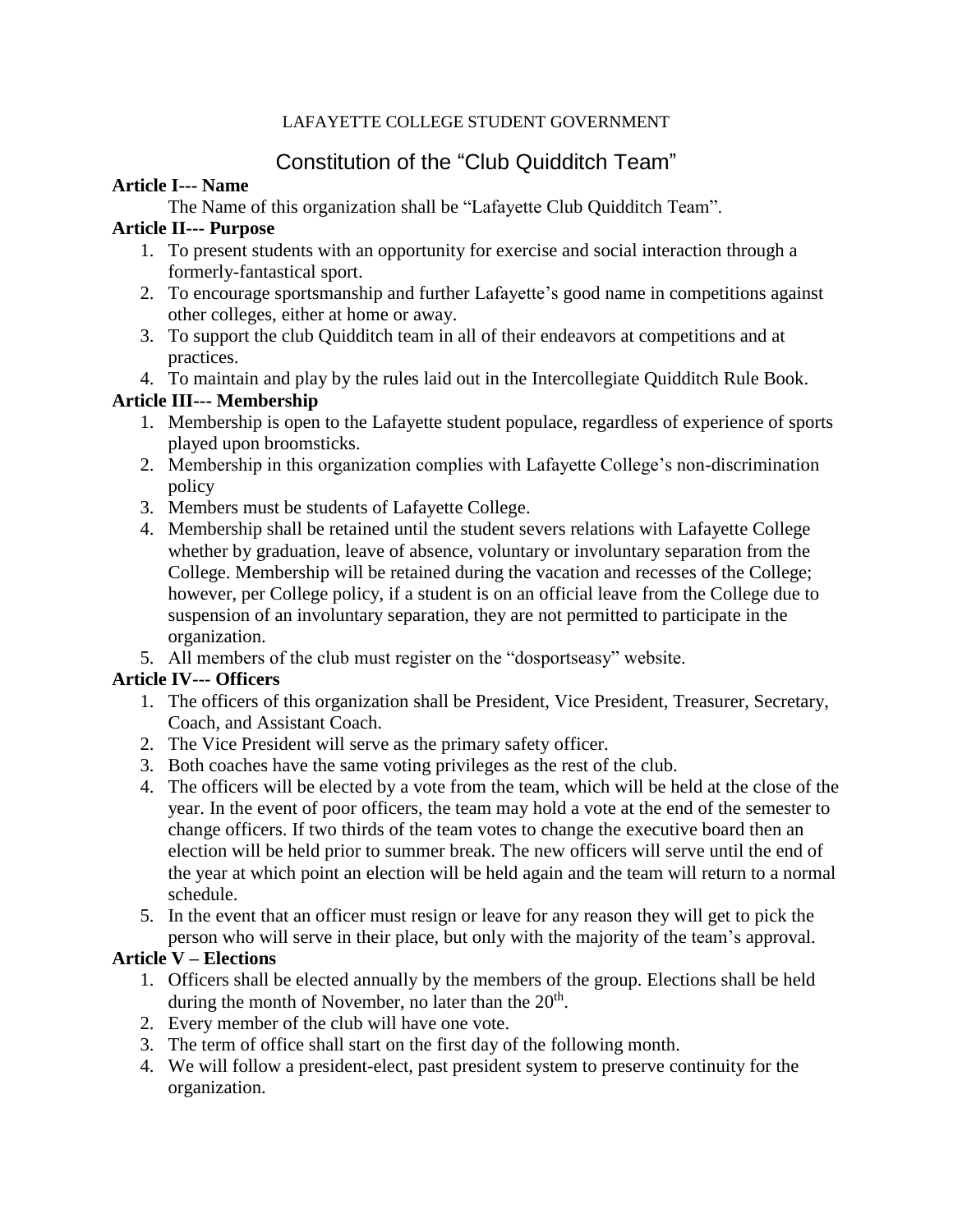## **Article VI--- Meetings**

- 1. This club will meet at least twice a week in some capacity, mostly practices, during the season.
- 2. For any meeting to determine policy, activities, or other business:
	- a. The President shall chair all meetings. In the President's absence, the Secretary shall chair
	- b. All members shall have one vote with respect to any resolutions put forward during a meeting.
- 3. Notice of regular and special meetings, practices, and tournaments shall be communicated to all members of the group by the Secretary.

## **Article VII--- Amendments**

- 1. The constitution may be amended by a two thirds vote by the team.
- 2. Any member of the club may propose an amendment. Proposals shall be filed in writing with the Secretary prior to the meeting so that the group may debate the proposal.

## **Article VIII--- Procedure**

- 1. Practices will follow rules set down by the Collegiate Quidditch Rulebook and will consist of drilling and scrimmages. Competitions will be held against other schools at which these rules will be upheld.
- 2. The meetings of this organization will be conducted according to Parliamentary Law, as defined in Roberts' Rules of Order

# **Article IX--- Risk Management**

Section I: Injuries:

- a) Among the board there will consist of at least three officers, including the Vice President, at any given event, with adequate training in first aid and CPR.
- b) Practices will be held with the intent to limit contact, unless a trainer, or other medically trained professional, is present, so as to reduce risk of injury.
- c) Proper technique in tackling and other contact related skills will be taught extensively before any practicing of said techniques are performed

# Section II: Finances

- a) The club Quidditch team shall report any dues required of members, any amount from fundraising and any fees required of teams that attend a home tournament.
- b) At the end of each year, we will do a review of our finances and adjust dues and budget requests to meet our needs
- c) If a new treasurer is elected, the former treasurer will have at least one meeting with them to prepare them for the role

#### Section II: Hazing

a) Hazing policy: Lafayette College and Pennsylvania State Law requires that no student participates in and that no student organization allows any of its new members, members, or others to participate in any pre-membership ceremony or practice that involves mental or physical exhaustion or abuse, or in any way interferes with the students' mental or physical ability to perform their work at Lafayette College. These rites must not reflect unfavorably upon either the group or the College or be of a dangerous, rude, or demeaning nature. The President is responsible for ensuring that members understand this policy and that (1) members will be held responsible for violations of this policy and (2) the student organization itself may be face charges for violating this policy. For a more comprehensive list of examples of hazing, refer to the Student Handbook